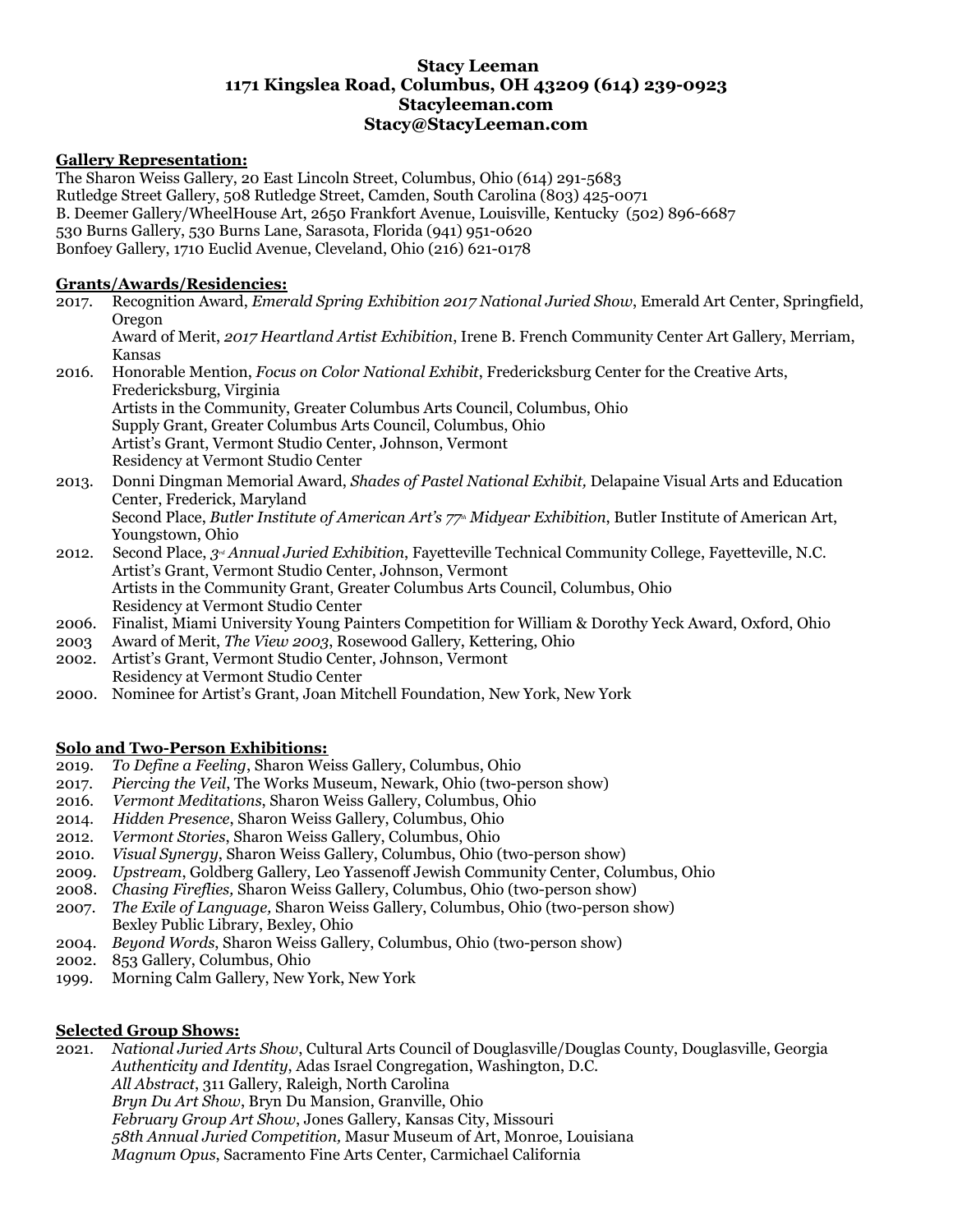*Shear Madness:Juried Collage Exhibition,* Northville Art House, Northville, Michigan *January Group Art Show*, Jones Gallery, Kansas City, Missouri

2020. *December Group Art Show*, Jones Gallery, Kansas City, Missouri *SALI National Abstract Art Exhibit XVI*, Garfield Park Arts Center, Greenwood, Indiana *Abstract Only! 10 th Anniversary Hawaii Art Alliance Exhibition*, Wailoa Center, Hilo, Hawaii *Abstract 2020 an open juried online exhibition*, Cape Cod Art Center, Barnstable, Massachusetts *65 th International Bold Expressions*, Sacramento Fine Arts Center, Carmichael, California *National Juried Arts Show*, Cultural Arts Council of Douglasville/Douglas County, Douglasville, Georgia *2020 Small Works Big Talent*, Las Laguna Gallery, Laguna Beach, California *Abstract National Exhibition 2020*, KT Wiedemann Gallery, Wichita, Kansas WAOW 50<sup>th</sup> Anniversary All Member Exhibition, Headwaters Art & Conference Center, Dubois, Wyoming *Viewpoints 2020*, Studio Montclair Gallery, Montclair, New Jersey *January Group Art Show*, Jones Gallery, Kansas City, Missouri *Pinnacle 2020*, Foster Tanner Fine Arts Gallery, Florida A&M University, Tallahassee, Florida

2019. *The Power of Pink*, The New Studio for Visual Arts, Jupiter, Florida *NNAC 2019*, Nicolet College Art Gallery, Nicolet College, Rhinelander, Wisconsin *Gadsden Art Association 61 st Annual Juried Show*, Gadsden Museum of Art, Gadsden, Alabama *WAOW Mountain Aire 49 th National Exhibition*, Mary Williams Fine Arts, Boulder, Colorado *2019 Heartland Artist Exhibition*, Irene B. French Community Center Art Gallery, Merriam, Kansas *Growth and Change-an Artistic Interpretation*, Belskie Museum of Art and Science, Closter, New Jersey

2018. *Merged: A National Exhibition of Self-Expressive Collage and Assemblage*, D'art Center, Norfolk, Virginia *NOVAS 2018,* Cultural Arts Council of Douglasville, Douglasville, Georgia *Gadsden Art Association 60 th Annual Juried Show*, Gadsden Museum of Art, Gadsden, Alabama *Butler Institute of American Art 82 nd National Midyear Exhibition*, Butler Institute of American Art, Youngstown, Ohio *San Diego Museum of Art Artists Guild 2018 Connections Exhibition*, Poway Center for the Performing Arts, Poway, California *15 th Annual VMRC Juried Art Exhibition*, Park Gables Gallery, Harrisonburg, Virginia *2018 Heartland Artist Exhibition*, Irene B. French Community Center Art Gallery, Merriam, Kansas

- 2017. *62 nd International Bold Expressions*, Sacramento Fine Arts Center, Sacramento, California *Connecticut Women's Annual National Open Juried Exhibition*, Art Center East, Vernon, Connecticut *2017 National Juried Painting Exhibition*, University of Southern Mississippi, Hattiesburg, Mississippi *NOVAS 2017*, Cultural Arts Council of Douglasville, Douglasville, Georgia *ViewPoints 2017*, Aljira a Center for Contemporary Art, Newark, New Jersey *Textures and Patterns*, Fredericksburg Center for the Arts, Fredericksburg, Virginia *Emerald Art Center Spring Exhibition: National Juried Show*, Springfield, Oregon *30 th Annual McNeese National Works on Paper Exhibition*, Lake Charles, Louisiana *Brownsville Museum of Fine Art*, 45 th International Art Show, Brownsville, Texas *For and About Women*, Fredericksburg Center for the Arts, Fredericksburg, Virginia *2017 Heartland Artist Exhibition*, Irene B. French Community Center Art Gallery, Merriam, Kansas
- 2016. *NNAC 2016*, Nicolet College Art Gallery, Nicolet College, Rhinelander, Wisconsin *Gadsden Art Association 2016 Annual Juried Show*, Gadsden Museum of Art, Gadsden, Alabama *Ohio State Fair Fine Arts Exhibition*, Cox Fine Arts Center, Columbus, Ohio *N.A.W.A. 2016 Summer Small Works Exhibition*, NAWA Gallery, New York, New York *Focus on Color*, Fredericksburg Center for the Arts, Fredericksburg, Virginia *5 th 12" x 12" National Exhibit of Small Works of Art*, Middle Tennessee State University, Murfreesboro, Tennessee
- 2015. *Small Works*, Main Street Arts, Clifton Springs, New York *14th Annual Small Wonders*, Maryland Federation of Art Circle Gallery, Annapolis, Maryland *Abstract Catalyst*, Verum Ultimum, Portland, Oregon *Edges and Lines*, Fredericksburg Center for the Arts, Fredericksburg, Virginia *National Juried Exhibition*, Washington Art Association, Washington, Connecticut *Gadsden Art Association 57th Annual Juried Show,* Gadsden Museum of Art, Gadsden, Alabama *Women's Works 2015*, Old Court House Arts Center, Woodstock, Illinois *Drawn to Scale*, Water Street Gallery, Douglas, Michigan *Smallworks 38th Harper College National Juried Exhibition*, Palatine, Illinois *Ohio Collage Society 9th Annual Exhibition*, Massillon Museum, Massillon, Ohio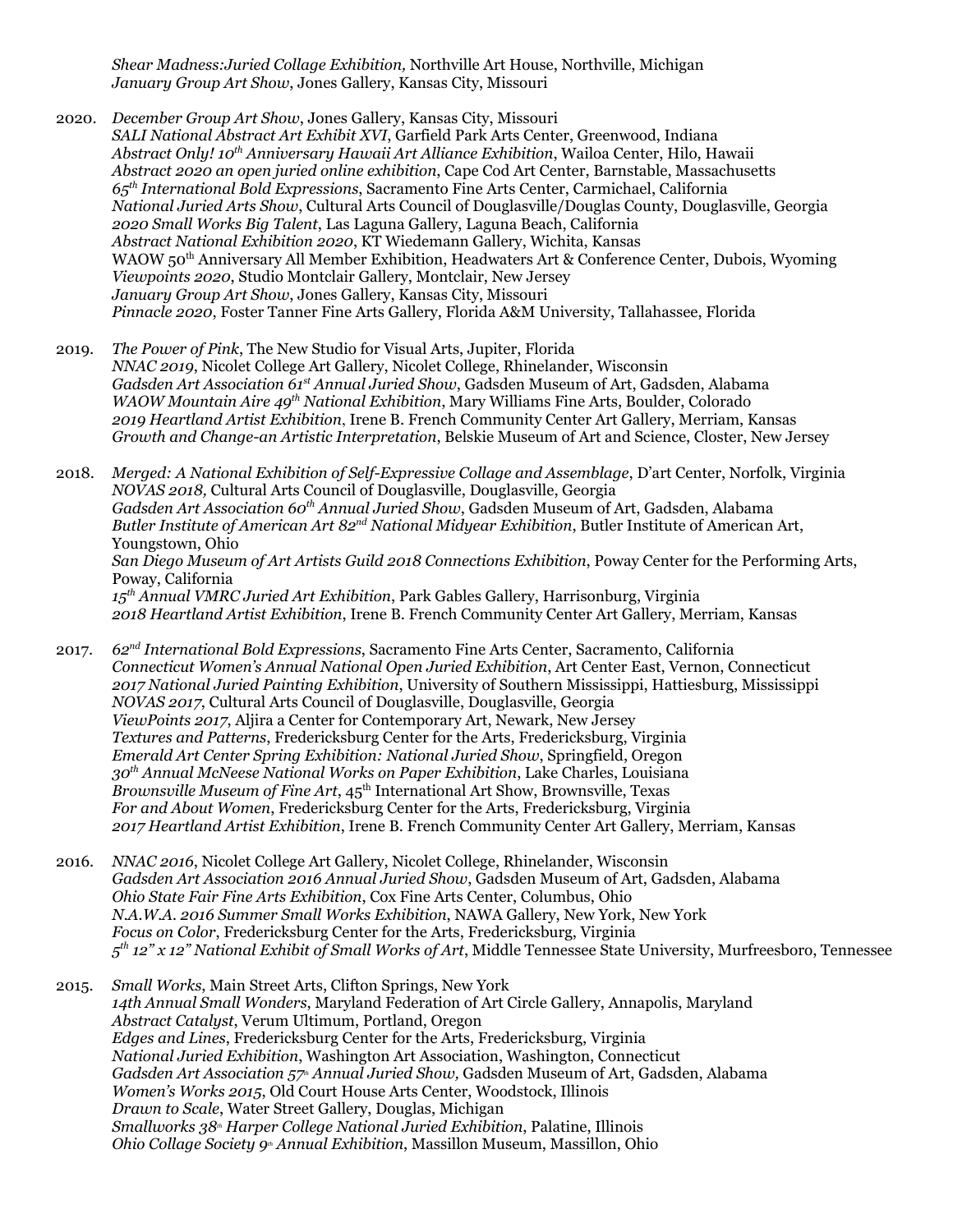- 2014. *NOVAS 2014*, Cultural Arts Council of Douglasville, Douglasville, Georgia *5th Annual Great Lakes Small Works Juried Exhibition*, Riverside Arts Center, Ypsilanti, Michigan *Take 10*, The Water Street Gallery, Douglas, Michigan *From Our Perspectives National Women's Art Exhibit*, Oakland Community College, Farmington Hills, Michigan *Valdosta National 2014*, Valdosta State University, Valdosta, Georgia *The Lilliputians March Small Works Competition*, Purdue University Galleries, West Lafayette, Indiana *AASU 3rd Annual 2-D Competition Exhibition*, Armstrong Fine Arts Gallery, Savannah, Georgia *Nathan D. Rosen Biennial Juried Competition*, Nathan D. Rosen Museum Gallery, Boca Raton, Florida
- 2013. *Shades of Pastel 2013*, Delapaine Visual Arts and Education Center, Frederick, Maryland *2013 Southern Appalachian Artist Guild National Juried Show*, The Art Center, Blue Ridge, Georgia *14th Annual National Miniature Show*, Prairie Winds Art Center, Grand Island, Nebraska *Butler Institute of American Art's 77th Midyear Exhibition*, Butler Institute of American Art, Youngstown, Ohio *34th Annual Mini- Works on Paper Exhibition*, Jacksonville State University, Jacksonville, Alabama *23rd Annual Mid-Atlantic Exhibition*, d'ART Center, Norfolk, Virginia *Expo 32 National Juried Competition*, BJ Spoke Gallery, Huntington, New York
- 2012. *National Juried Small Works*, Windsor Whip Works Art Center, Windsor, New York *Joy*, East End Arts Gallery, Riverhead, New York *3rd Annual Juried Exhibition*, Fayetteville Technical Community College, Fayetteville, North Carolina *Silent Witnesses: Migration Stories Through Synagogues Transformed, Rebuilt, or Left Behind*, Holocaust Memorial Center, Detroit, Michigan *2012 Heartland Artist Exhibition*, Irene B. French Community Center Art Gallery, Merriam, Kansas *Nathan D. Rosen Biennial Juried Competition*, Nathan D. Rosen Museum Gallery, Boca Raton, Florida *Valdosta National 2012*, Valdosta State University, Valdosta, Georgia
- 2011. *2011 National Small Works Art Show*, Windsor Whip Works Art Center, Windsor, New York *12" x 12",* The Art Center, Highland Park, Illinois *25th Annual National Juried Fine Arts Exhibition*, Cultural Arts Council of Douglasville, Douglasville, Georgia *Southern Appalachian Artist Guild Annual National Juried Show*, Blue Ridge Mountains Art Association, Georgia *Brand 40 Works on Paper*, Brand Library Art Galleries, Glendale, California *67th Annual Ohio 2011*, Zanesville Museum of Art, Zanesvillle, Ohio *2011 Ohio All Media Art Exhibition*, Coburn Gallery, Ashland, Ohio *32Nd Annual Mini-works on Paper Exhibition*, Jacksonville State University, Jacksonville, Alabama *Pink*, Gallery 659, Whiting, Indiana
- 2010. *Annual Small Works Exhibition*, Arts West Gallery, Elon, North Carolina *Seduced by the Sacred*, Charter Oak Cultural Center, Hartford, Connecticut *Dura Europa*, Philadelphia Jewish Museum, Philadelphia, Pennsylvania *2nd Annual Little Washington Miniatures Painting Exhibition*, Ice House Gallery, Washington, Virginia *17th Annual Juried Exhibition*, Jasper Arts Center, Jasper, Indiana *66th Annual Ohio 2010*, Zanesville Museum of Art, Zanesville, Ohio *2010 National Miniature Art Show*, Prairie Winds Art Center, Grand Island, Nebraska *Emerald Spring Exhibition: National Juried Show*, Emerald Art Center, Springfield, Oregon *31 st Annual Mini-works on Paper Exhibition*, Jacksonville State University, Jacksonville, Alabama
- 2009. *1 st Annual Little Washington Miniatures Painting Exhibition*, Ice House Gallery, Washington, Virginia *25th Annual Miniature Art 2009*, Council for the Arts, Chambersburg, Pennsylvania 1*8th International Miniature Art Show*, Seaside Art Gallery, Nags Head, North Carolina *2009 National Women's Exhibition*, Impact Artists Gallery, Buffalo, New York
- 2008. *Ohio Collage Society 2nd Annual Exhibition,* Mansfield Art Center, Mansfield, Ohio *Appetizers Works by Otterbein College Art Department Faculty & Staf ,* Fisher Gallery, Westerville, Ohio
- 2007. 5th Annual Watercolors *and Pastel Show,* Mirror Pond Gallery, Bend, Oregon *3rd National Small Works Exhibition,* Art Dialogue Gallery, Buffalo, New York *14th Annual Juried Exhibition,* Jasper Arts Center, Jasper, Indiana *28th Annual Mini-Works on Paper Exhibition,* Jacksonville State University, Jacksonville, Alabama *Pastels Chicago*, Palette & Chisel Academy of Fine Arts, Chicago, Illinois *Young Talent,* Gross McCleaf Gallery, Philadelphia, Pennsylvania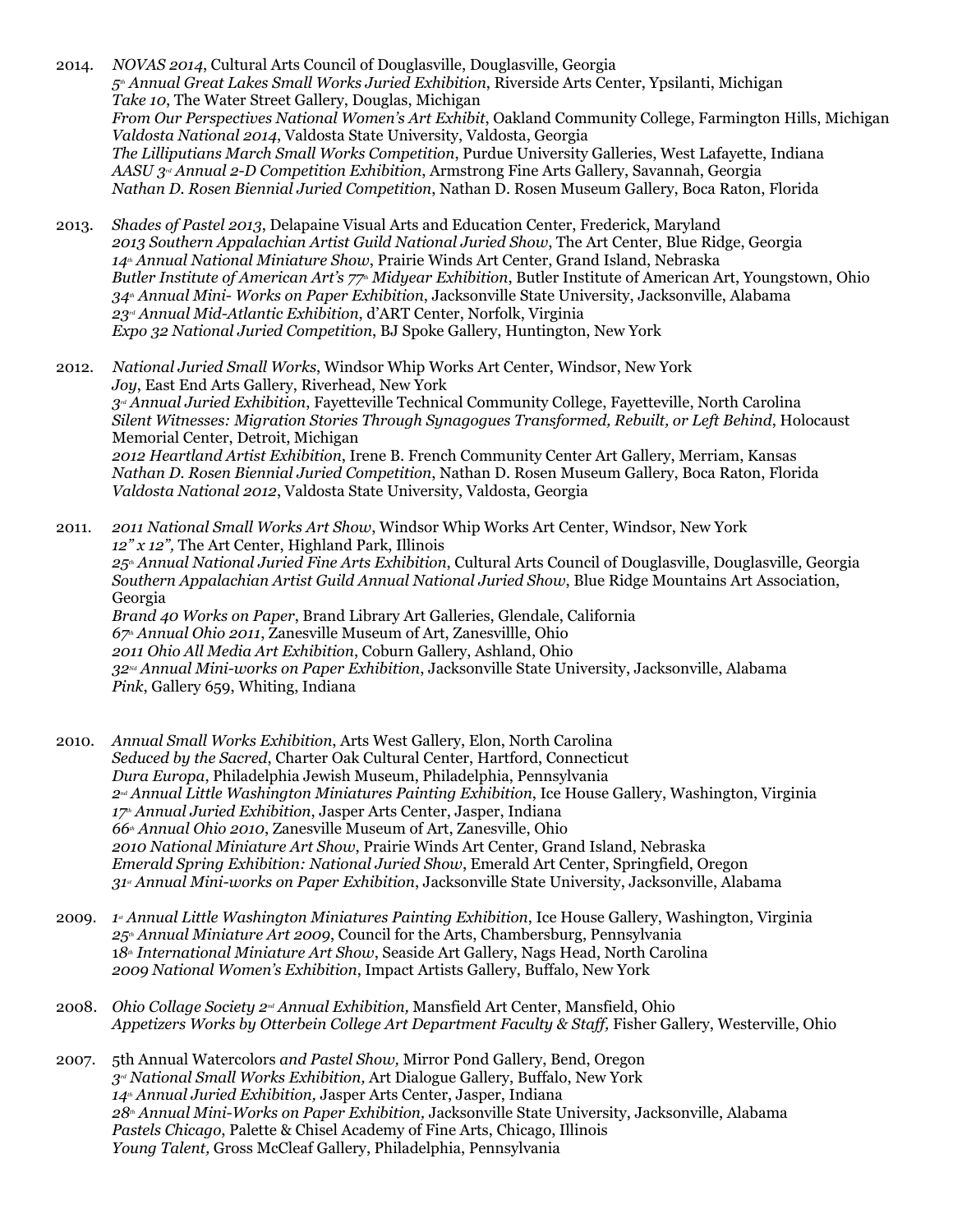2006. *Miniature Art 2006,* Council For the Arts, Chambersburg, Pennsylvania *Lucky Thirteen National Small Works Exhibition & Competition,* Mesquite Fine Arts Gallery, Mesquite, Nevada *Pardon My Dust Pastel Show 2006,* High Road Gallery, Worthington, Ohio *Ohio Annual Show,* Zanesville Art Center, Zanesville, Ohio *Pencil It In*, Fredericksburg Center for the Creative Arts, Fredericksburg, Virginia *The View 2006, An All-Ohio Landscape Competition*, Rosewood Gallery, Kettering, Ohio *27th Annual Mini-Works on Paper Exhibition*, Hammond Hall Art Gallery, Jacksonville, Alabama E*ighth Annual Juried Small Works Exhibition*, Attleboro Arts Museum, Attleboro, Massachusetts *The Pastel National*, Wichita Center for the Arts, Wichita, Kansas *Women's History Month National Juried Exhibition*, Boise State Student Union Gallery, Boise Idaho *7th Annual Miami University Young Painters Competition for the William and Dorothy Yeck Award*, Hiestand Galleries, Oxford, Ohio *Landscape*, Concourse Gallery, Upper Arlington, Ohio 2005. *International Small Works*, International Visions-the Gallery, Washington, D.C.

*National Exhibition*, Impact Artists' Gallery, Buffalo, New York *All Media Competition*, Gallery International, Baltimore, Maryland *Creation of the Spirit* by the Liturgical Art Guild, High Road Gallery, Worthington, Ohio *First National Small Works Exhibition*, Art Dialogue Gallery, Buffalo, New York *Contemporary Drawing 2005*, T.W. Wood Gallery & Arts Center, Montpelier, Vermont *14th International Miniature Art Show*, Seaside Art Gallery, Nags Head, North Carolina *The View 2005,* Rosewood Gallery, Kettering, Ohio *Watermark 2005,* Southeastern Community College, Whiteville, North Carolina *26th Annual Mini-Works on Paper Exhibition*, Hammond Hall Art Gallery, Jacksonville, Alabama *Images 2005*, Robeson Gallery, University Park, Pennsylvania *Spring Invitational Painting Show*, The Gallery, Harrison, Arkansas *59th Annual May Art Show and Craft Exhibition*, Zanesville Art Center, Zanesville, Ohio *Sixteenth Annual Exhibition of Small Works*, New Arts Program, Kutztown, Pennsylvania *It's a Small World*, Fredericksburg Center for the Creative Arts, Fredericksburg, Virginia *16th Annual New Jersey Small Works Show*, Center Gallery, Demarest, New Jersey *National Women's Exhibition Spring 2005,* Impact Artists' Gallery, Buffalo, New York *Contemporary Works of Faith '05,* Schumacher Gallery, Columbus, Ohio

*2004. Wind River Valley Artists' Guild 6th Annual Miniature Art Show & Sale*, Dubois, Wyoming *Twentieth Annual Exhibition Miniature Art 2004*, Chambersburg, Pennsylvania *13th International Miniature Art Show*, Seaside Art Gallery, Nags Head, North Carolina *The View 2004*, Rosewood Gallery, Kettering, Ohio *Small Impressions National Juried Exhibition*, The Printmaking Council of New Jersey, Somerville, New Jersey *22nd Annual National Small Works Exhibition,* Schoharie County Arts Council, Cobleskill, New York *Fifteenth Annual Exhibition of Small Works,* New Arts Program, Kutztown, Pennsylvania *25th Annual Mini Works on Paper Exhibition*, Hammond Hall Art Gallery, Jacksonville, Alabama *OH +5*, Dairy Barn Arts Center, Athens, Ohio *Chillicothe Art League Spring Open Exhibition*, The Pump House Center for the Arts, Chillicothe, Ohio

2003. *La Petite XI*, Alder Gallery, Coburg, Oregon *19th Annual Exhibition Miniature Art*, Chambersburg Area Council for the Arts, Chambersburg, Pennsylvania *Annual Small Works Show,* Beaux Arts Gallery, Woodbury, Connecticut *Arts Central November Juried Watercolor and Pastel Show,* Mirror Pond Gallery, Bend, Oregon *Cardinal Valley Show & Exposition 32nd Annual Salute*, Cedar Knoll Galleria Mall, Ashland, Kentucky *Road Trips*, Concourse Gallery of the Upper Arlington Municipal Services Center, Upper Arlington, Ohio *The View 2003,* Rosewood Gallery, Kettering, Ohio *Fourteenth Annual Exhibition of Small Works,* New Arts Program, Kutztown, Pennsylvania *24th Annual Mini-Works on Paper Exhibition*, Hammond Hall Art Gallery, Jacksonville, Alabama *Abstract Conceptions,* Central Wyoming College Gallery, Riverton, Wyoming *Glory Be!* Johnson-Humrickhouse Museum, Coshocton, Ohio

- 2002. *The Painted Surface*, The Schumacher Gallery Capital University, Columbus, Ohio *The View 2002*, Rosewood Gallery, Kettering, Ohio
- 2001. *Humanity,* The Printmaking Council of New Jersey, Somerville, New Jersey *MFA Thesis Exhibition*, Mason Gross School of the Arts, New Brunswick, New Jersey
- 2000. *Smithtown Township Arts Council's Twenty- Fifth Juried Fine Art Exhibition,* Mills Pond House, St. James, N.Y.